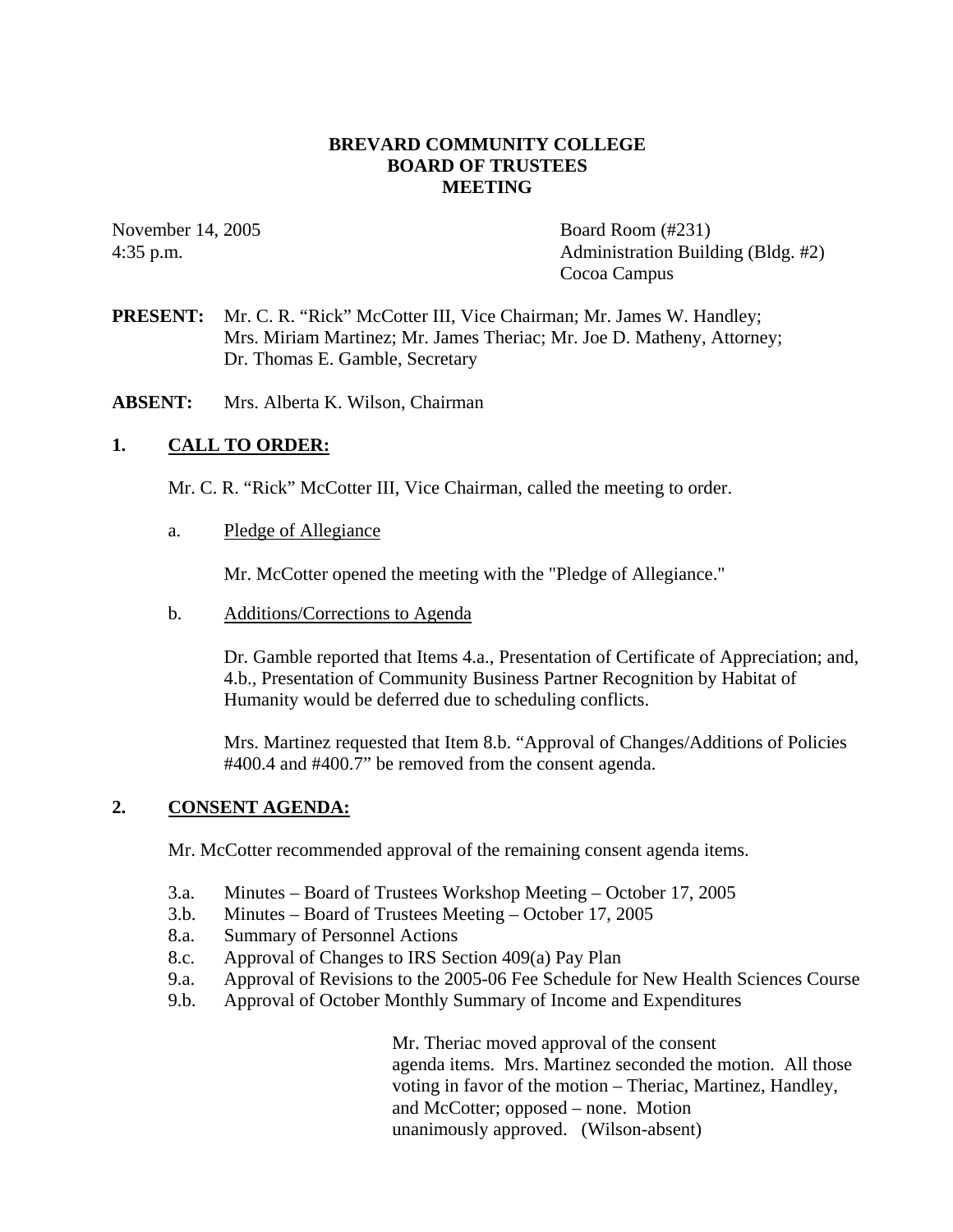## **3. APPROVAL OF OFFICIAL MINUTES OF PREVIOUS MEETINGS:**

a. Minutes – Board of Trustees Workshop Meeting – October 17, 2005

Approved – consent agenda.

b. Minutes – Board of Trustees Meeting – October 17, 2005

Approved – consent agenda.

## **4. COMMUNICATIONS:**

a. Presentation of Certificate of Appreciation - Mr. J.B. Kump, Regional Director for Congressman Weldon

Deferred due to scheduling conflicts.

b. Presentation of Community Business Partner Recognition by Habitat of Humanity - Mr. Joe Gassman, President, Habitat for Humanity, Brevard County

Deferred due to scheduling conflicts.

## **5. CITIZEN'S PRESENTATION:**

None.

# **6. CONSTRUCTION AND DEVELOPMENT:**

None.

## **7. OLD BUSINESS:**

- a. Report on Pending Legal Actions Mr. Matheny
	- (1) Delay in Palm Bay Academy Closing

Mr. Joe Matheny reported the Palm Bay Academy 17-acre parcel purchase from the college was delayed due to the need for the lender to obtain additional documentation prior to closing. He stated that both parties expect resolution within thirty days. Mr. Matheny recommended the Board approve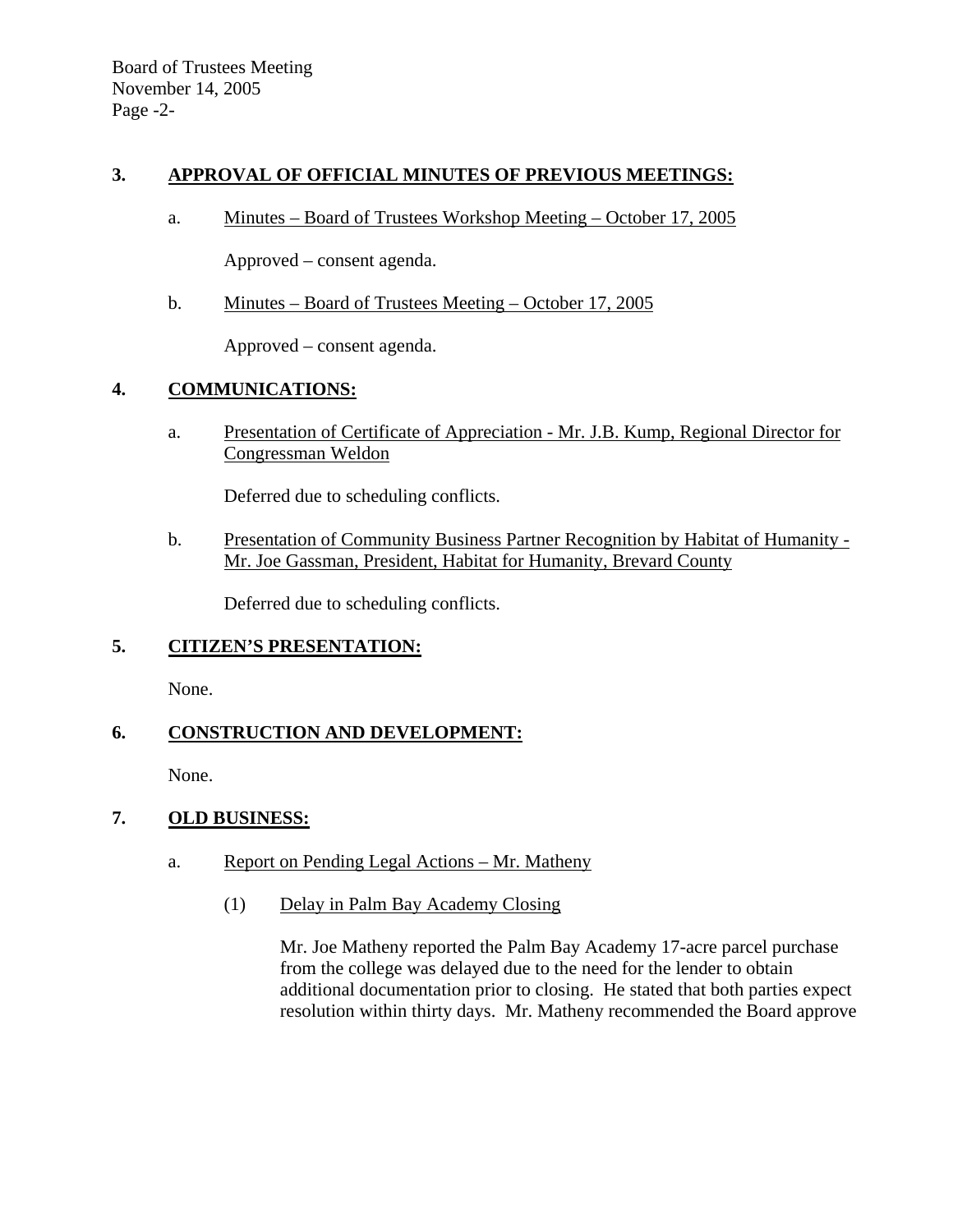Board of Trustees Meeting November 14, 2005 Page -3-

> a thirty-day extension of the contract. Dr. Gamble recommended approval of the thirty-day extension for closing of the 17-acre parcel to the Palm Bay Academy.

> > Mr. Handley moved approval of a thirty-day extension for closing on the 17-acre parcel to the Palm Bay Academy. Mr. Theriac seconded the motion. All those voting in favor of the motion –Handley, Theriac, Martinez and McCotter; opposed – none. Motion unanimously approved. (Wilson-absent)

## **8. NEW BUSINESS:**

a. Personnel Actions

Presented to the Board for information only; with no action required.

b. Approval of Changes/Additions of Policies #400.4 and #400.7

Mrs. Martinez reported that she recommended approval of the policies upon correction of minor typographical errors. Dr. Gamble recommended approval of the changes/additions to Policies #400.4 and #400.7, as amended.

> Mrs. Martinez moved approval of the addition of Policies #400.4 and #400.7, as amended. Mr. Handley seconded the motion. All those voting in favor of the motion – Martinez, Handley, McCotter and Theriac; opposed – none. Motion unanimously approved. (Wilson-absent)

c. Approval of Changes to IRS Section 409(a) Pay Plan

Approved - consent agenda.

d. Request for Future Board Meeting/Workshop Agenda Items

None.

# **9. FINANCIAL ACTIONS:**

a. Approval of Revisions to the 2005-06 Fee Schedule for New Health Sciences Course

Approved - consent agenda.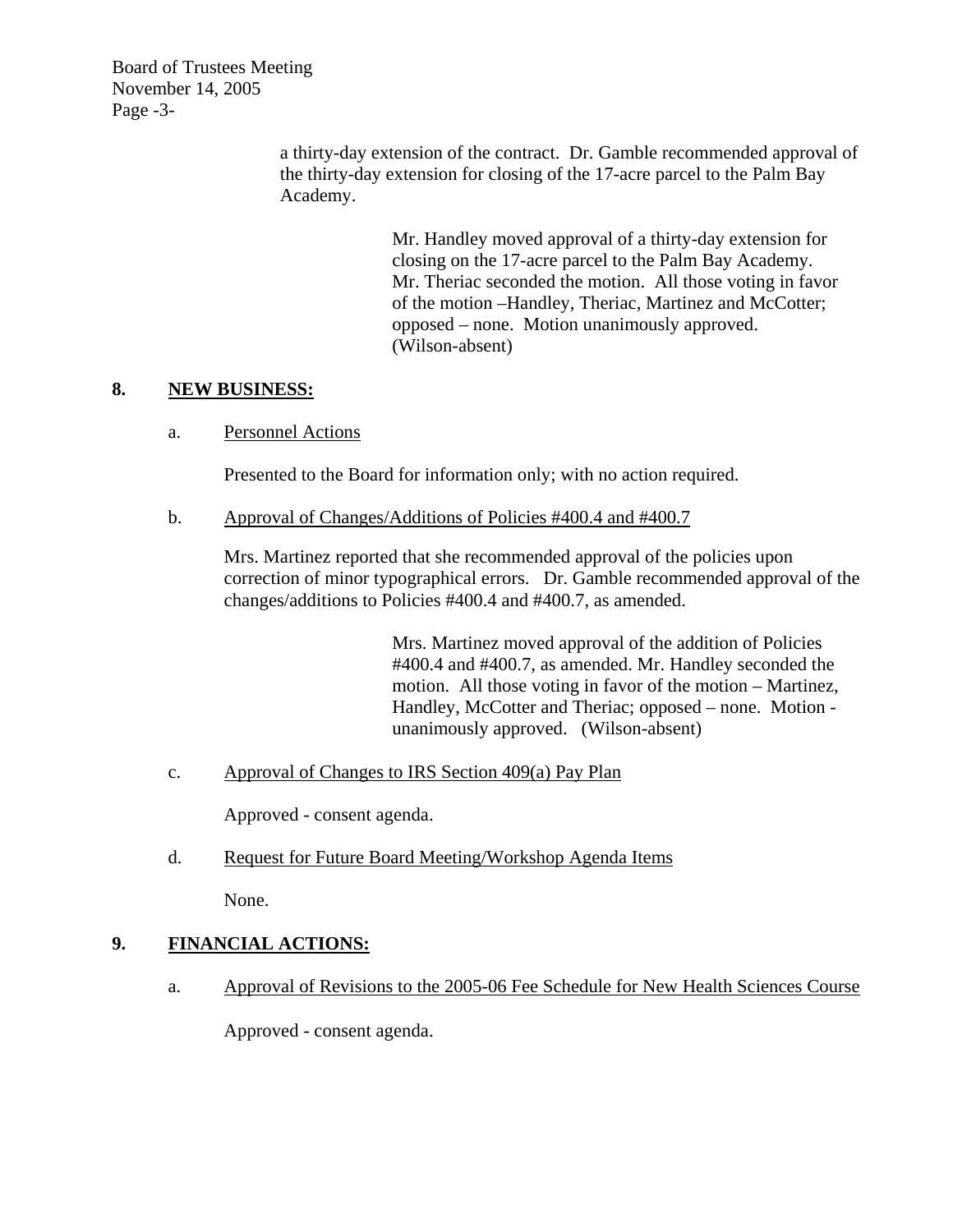Board of Trustees Meeting November 14, 2005 Page -4-

#### b. Approval of the October Monthly Summary of Income and Expenditures

Approved - consent agenda.

## **10. REPORT OF THE PRESIDENT:**

#### a. University of Central Florida (UCF)-Community College Consortium

Dr. Gamble reported on a University of Central Florida (UCF) meeting that he and Mrs. Wilson attended in Orlando on November 9, at which the joint UCF-Community College agreement was signed.

Dr. Gamble also reported that the college will now work closely with UCF on the Student Services' component of the agreement, with Dr. Brenda Fettrow, Vice President, Student Services, representing the community colleges in this effort. Presidents and Academic Vice Presidents will later complete the academic component of the agreement. Dr. Gamble reported the completion of the operating document should occur in the February/March timeframe.

#### b. 2005 Legislative Delegation Luncheon

Dr. Gamble reported that the 2005 Legislative Delegation Luncheon hosted by the Brevard County School Board is scheduled for Tuesday, November 15, 2005, 11:30 am. - 1:30 p.m. to be held at the Dobson Conference Center, Building 13, on the Cocoa Campus. Dr. Gamble reported that several members of the legislative delegation are unable to attend but their aides will be present. Dr. Gamble reported that he has met one-on-one with all but one member of the local delegation to discuss specific interests and concerns of the college and they expressed support of the community college needs.

Dr. Gamble provided a summary of the community college needs and issues for 2006-07, which will be distributed to the legislators and luncheon attendees.

#### c. BCC Nursing Student Association named Chapter of Year

Dr. Gamble reported that the college's Nursing Student Association was named Chapter of the Year by the Florida Nursing Association, which is an honor to both the students as well as their advisors.

Dr. Gamble also reported that the Board of Nursing has approved the expansion of the Nursing Program on the Palm Bay Campus, which will commence in January 2006.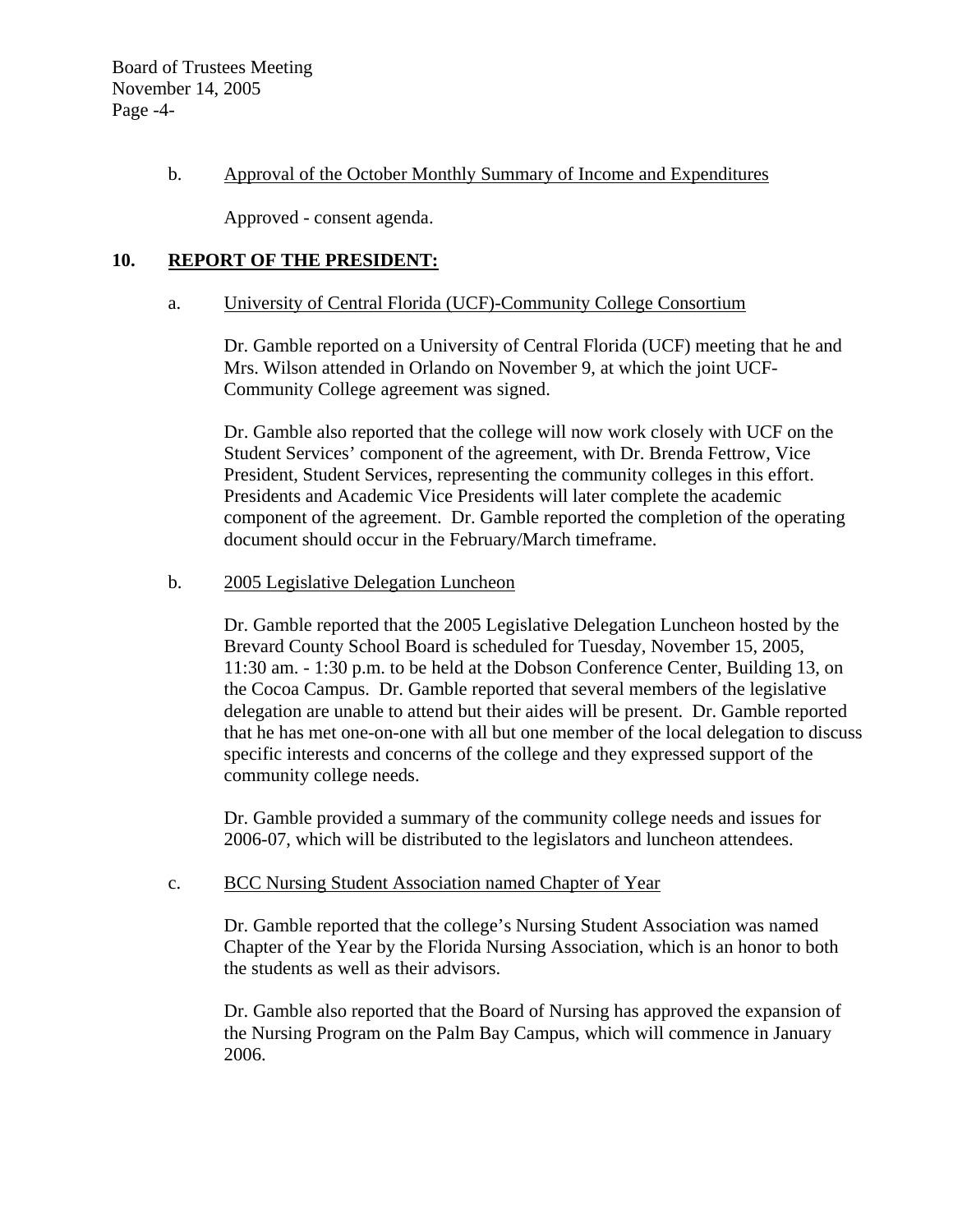#### d. Florida Association of Community Colleges Annual Convention

Dr. Gamble reported that the Florida Association of Community Colleges (FACC) Annual Convention will take place on November 16-18, 2005, in Tampa, FL. The Trustees' sessions will begin at 9:00 a.m. on Thursday, November 17.

#### e. Fall Graduation Ceremonies

 Dr. Gamble reported Fall graduation ceremonies will be held on Saturday, December 17, at 1:00 p.m. and 4:00 p.m., respectively, at the King Center in Melbourne.

## f. Massing of the Colors

Dr. Gamble reported on the 23<sup>rd</sup> Massing of the Colors Veterans Day Event held on the Cocoa Campus on November 11. Trustees Handley and Martinez were in attendance.

#### g. Board Performance Goal Dashboard

Dr. Gamble distributed a draft of the District Board of Trustees Performance Monitoring Dashboard, which is proposed for tracking the status of the 29 Board goals in a format allowing for easy discernment of progress. The progress will be updated each month. The Board concurred with the format; however, requested an additional page be added for actions to be taken to return areas identified in red (performance well below target) and yellow (performance below target) to plan.

Dr. Gamble thanked Mr. Billings for his work in this project and reported that a similar format would be utilized for monitoring the President's and Vice Presidents' objectives.

#### h. "Ted Hughes and the Classics"

Dr. Gamble reported the college was well represented by David Johansson, Assistant Professor, English, Melbourne Campus, at the "Ted Hughes and the Classics" conference held November 24-28, 2005, in Edinburgh, Scotland.

#### i. BCC Athletics Booster Club Kickoff

Dr. Gamble reported that the Titans Booster Club will host its first meeting on November 17, at 6:00 p.m. in the BCC Melbourne Gymnasium. This event will initially focus on the Men's Basketball Team's fundraising effort. Dr. Gamble welcomed the Trustees participation in the event.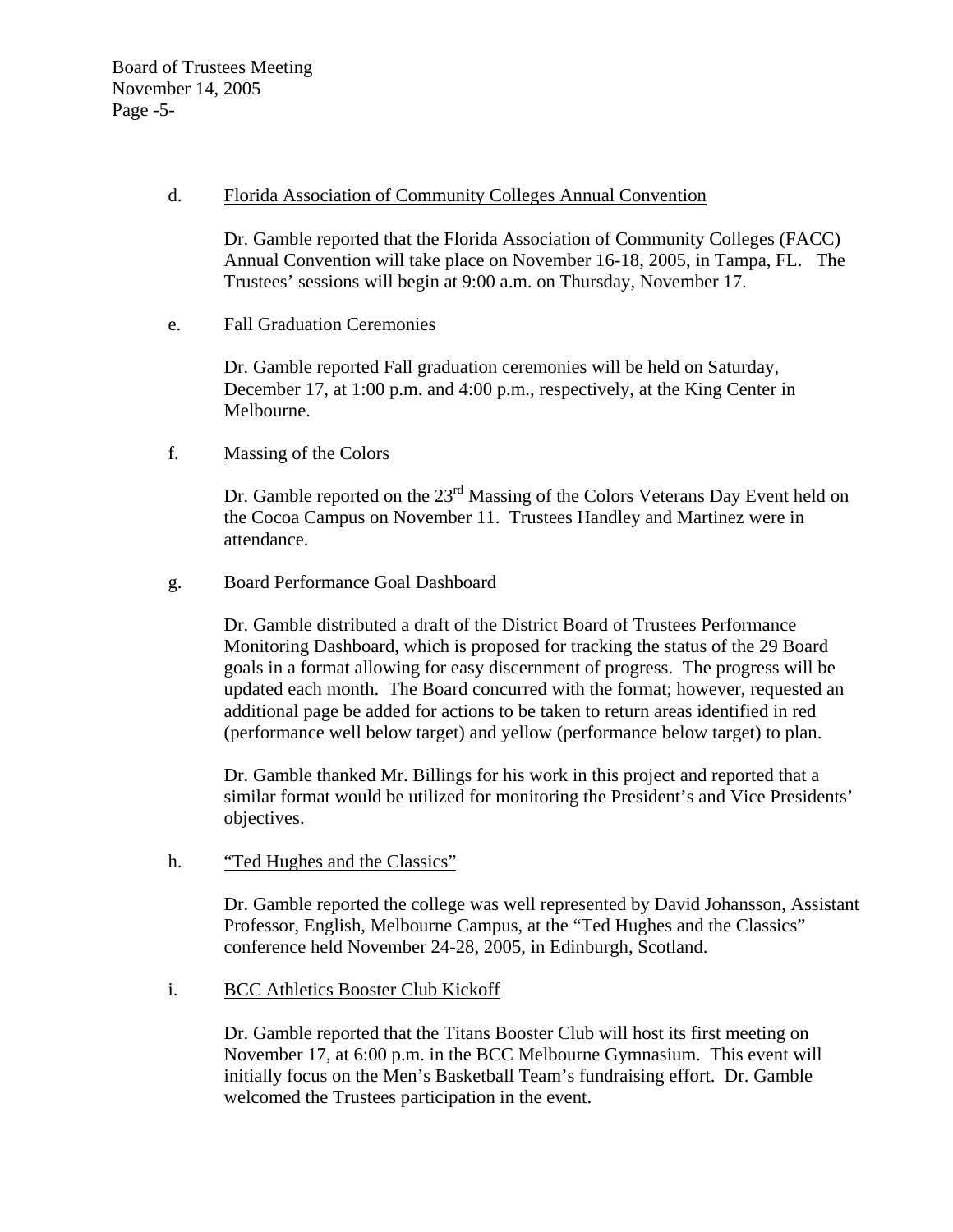Board of Trustees Meeting November 14, 2005 Page -6-

## j. Service Learning Volunteers

Dr. Gamble reported that the college Service Learning Department is sending a team to the Gulf area to assist with cleanup and reconstruction of areas devastated by Hurricane Katrina. College faculty, students and staff have volunteered to assist in recovery efforts, and their costs are being underwritten by voluntary donations.

## **11. COMMITTEE REPORTS**

a. Architect Selection – Mrs. Martinez

No report.

b. Alumni Association – Mrs. Wilson

No report.

c. BCC Foundation – Mr. Theriac

No report; however, Mr. Theriac reported he has spoken to Ms. Beth Barnes who will assist in coordinating a Board meeting and tour on the UCF, Orlando Campus after the first of the year.

d. Cocoa Village Playhouse – Mr. McCotter

Mr. McCotter deferred to Dr. Brenda Fettrow, Vice President, Student Services, who reported that casting is taking place for the production of "A Christmas Carol." Dr. Fettrow further reported that the Cocoa Village Playhouse Board of Directors approved the utilization of restricted funds for fingerprinting of the volunteers.

e. Insurance Committee – Mrs. Martinez

No report.

f. King Center for the Performing Arts – Mr. Handley

Mr. Handley reported King Center revenues are currently well ahead of projection; however, expect to meet projections by the end of the season. The King Center anticipates paying for fingerprinting of current volunteers with future volunteers to pay for their own.